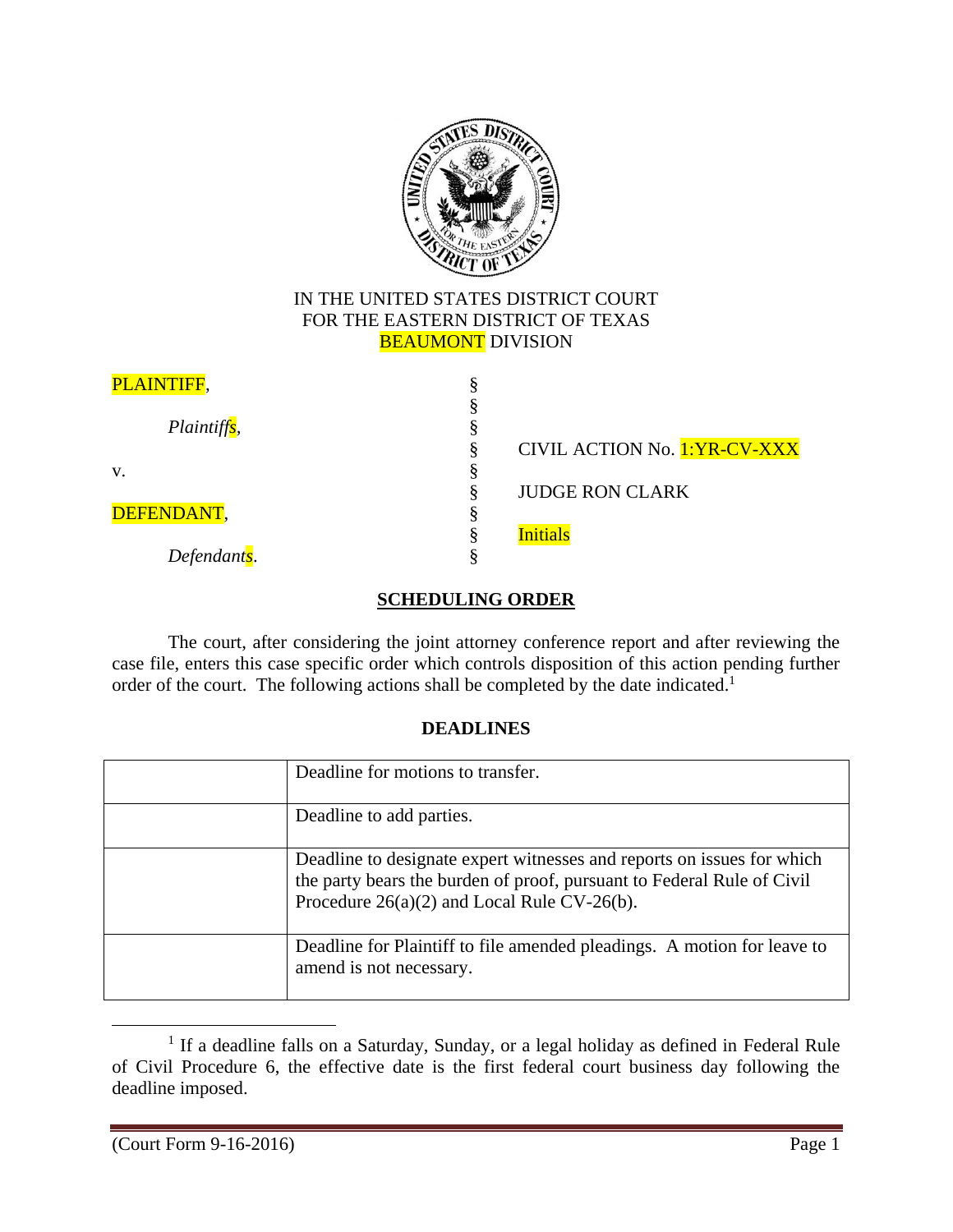|                                                          | Deadline for Defendant's final amended pleadings. A motion for leave<br>to amend is not necessary.                                                                                                                                                                                                                                                                                                                                            |
|----------------------------------------------------------|-----------------------------------------------------------------------------------------------------------------------------------------------------------------------------------------------------------------------------------------------------------------------------------------------------------------------------------------------------------------------------------------------------------------------------------------------|
|                                                          | Deadline to designate expert witnesses and reports on issues for which<br>the party does not bear the burden of proof, pursuant to Federal Rule of<br>Civil Procedure $26(a)(2)$ and Local Rule CV-26(b).                                                                                                                                                                                                                                     |
| Seven weeks after<br>disclosure of an<br>expert is made. | Deadline to object to any other party's expert witnesses. Objections<br>shall be made by a motion to strike or limit expert testimony and shall<br>be accompanied by a copy of the expert's report in order to provide the<br>court with all the information necessary to make a ruling on any<br>objection. The court will not accept objections to experts filed in any<br>form, including motions in limine, after this date. <sup>2</sup> |
|                                                          | Expert reports should include the categories of information set out in<br>Federal Rule of Civil Procedure $26(a)(2)(B)$ and $26(a)(2)(C)(i)$ –(ii).<br>Challenges to expert reports should include those set out in Federal Rule<br>of Evidence $702(a)$ –(d) and 703.                                                                                                                                                                        |
|                                                          | Deadline for motions to dismiss, motions for summary judgment, or<br>other dispositive motions.                                                                                                                                                                                                                                                                                                                                               |
|                                                          | All discovery shall be commenced in time to be completed by this date.                                                                                                                                                                                                                                                                                                                                                                        |
|                                                          | Notice of intent to offer certified records.                                                                                                                                                                                                                                                                                                                                                                                                  |
|                                                          | Counsel and unrepresented parties are each responsible for contacting<br>opposing counsel and unrepresented parties to determine how they will<br>prepare the Joint Final Pretrial Order, Joint Proposed Jury Instructions<br>and Verdict Form (or Proposed Findings of Fact and Conclusions of<br>Law in non-jury cases).                                                                                                                    |
|                                                          | To avoid the cost of designating deposition extracts and objecting to<br>same, counsel shall discuss witnesses who have to be presented by<br>deposition. Counsel should agree on a list of witnesses whom each<br>counsel will subpoena, or if beyond the subpoena range (see Federal<br>Rule of Civil Procedure 45), whom each counsel will arrange to have<br>present at trial.                                                            |

 $\overline{a}$  $2$  This requirement has two goals: (1) to encourage early disclosure of experts so that if one is struck, the party will have time to find another; and (2) to avoid the gamesmanship that has become common as parties attempt to disqualify experts with a motion in limine, thus distracting opponents during final trial preparations and perhaps even blocking testimony required to establish a claim or defense.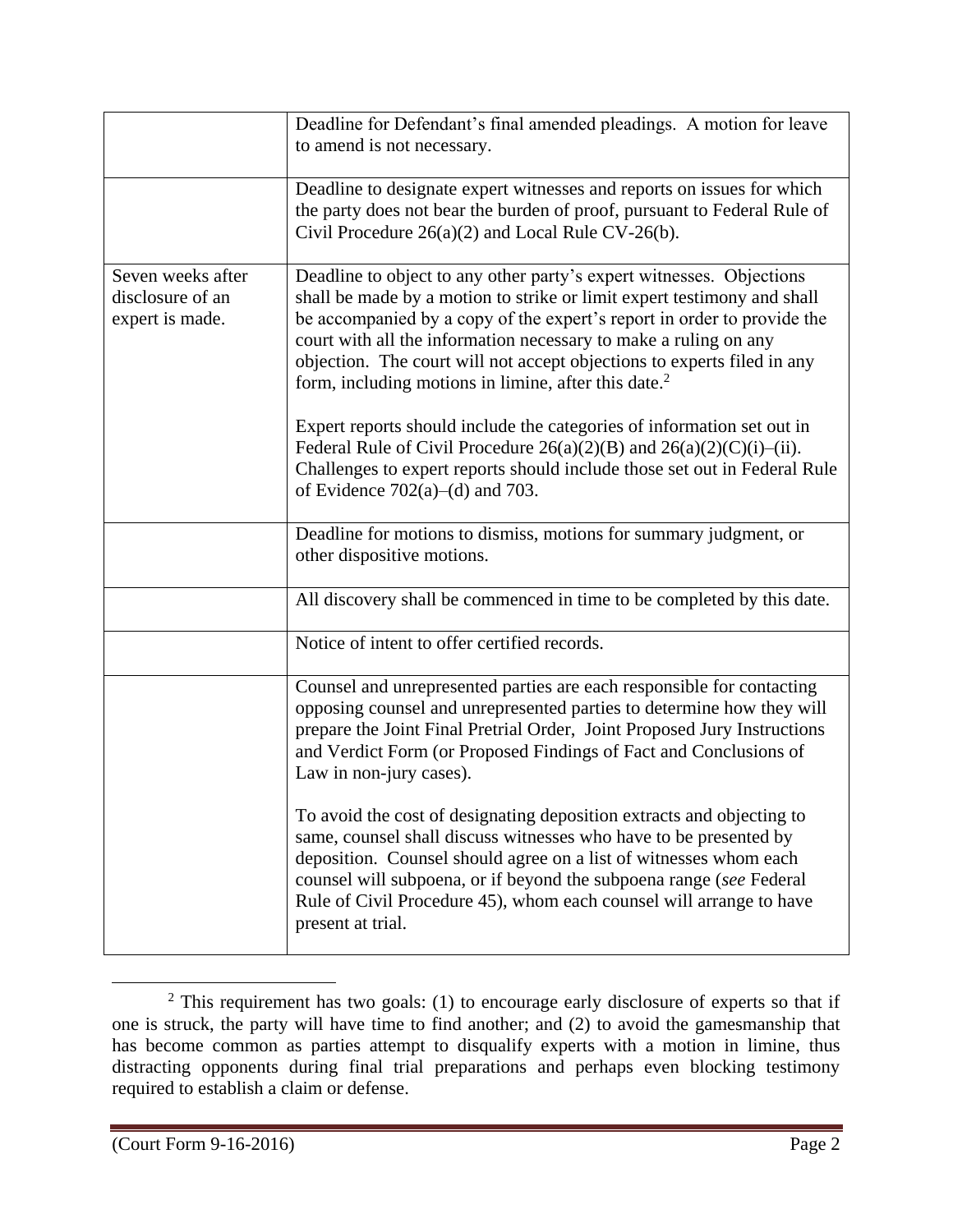|                                 | Motions in limine are due. File Joint Final Pretrial Order. The form is<br>available on the Eastern District of Texas's website.                                                                                                                                                                                                                                                                                                                                                                                                                                                                                                                                                                                                                                                                                                                                                              |
|---------------------------------|-----------------------------------------------------------------------------------------------------------------------------------------------------------------------------------------------------------------------------------------------------------------------------------------------------------------------------------------------------------------------------------------------------------------------------------------------------------------------------------------------------------------------------------------------------------------------------------------------------------------------------------------------------------------------------------------------------------------------------------------------------------------------------------------------------------------------------------------------------------------------------------------------|
|                                 | Responses to motions in limine are due. <sup>3</sup>                                                                                                                                                                                                                                                                                                                                                                                                                                                                                                                                                                                                                                                                                                                                                                                                                                          |
|                                 | File Proposed Jury Instructions / Verdict Form (or Proposed Findings of<br>Fact and Conclusions of Law).                                                                                                                                                                                                                                                                                                                                                                                                                                                                                                                                                                                                                                                                                                                                                                                      |
|                                 | For witnesses who are not going to be called live, oral and video<br>deposition designations are due. Each party who proposes to offer a<br>deposition by video shall serve on all other parties a disclosure<br>identifying the line and page numbers to be offered. All other parties<br>will have seven calendar days to serve a response with any objections<br>and requesting line and page numbers to be included in the video.<br>Counsel must consult on any objections, and only those which cannot be<br>resolved shall be presented to the court. <sup>4</sup> The party who filed the initial<br>video designation is responsible for preparation of the final edited video<br>in accordance with all parties' designations, and the rulings on<br>objections. (Designations are not to be made for witnesses who will<br>appear live, nor for impeachment on cross-examination.) |
|                                 | File unresolved objections to oral and video deposition extracts.                                                                                                                                                                                                                                                                                                                                                                                                                                                                                                                                                                                                                                                                                                                                                                                                                             |
| Date to be set by the<br>court. | If numerous motions are pending, the court may set a hearing to<br>consider all pending motions and objections.                                                                                                                                                                                                                                                                                                                                                                                                                                                                                                                                                                                                                                                                                                                                                                               |
|                                 | Docket call and Final Pretrial at <b>Time</b> in <b>Beaumont</b> . Date the parties<br>should be prepared to try the case.                                                                                                                                                                                                                                                                                                                                                                                                                                                                                                                                                                                                                                                                                                                                                                    |
|                                 | Provide the court with two copies of the Exhibit List, using form from<br>the District Clerk's Office. Absent agreement of the parties, this should<br>not have exhibits that were not listed in the Final Pretrial Order.                                                                                                                                                                                                                                                                                                                                                                                                                                                                                                                                                                                                                                                                    |

 $\overline{a}$ <sup>3</sup> To save time and space respond only to items objected to. All others will be considered to be agreed. Opposing counsel **shall confer** in an attempt to resolve any dispute over the motions in limine within five calendar days of the filing of any response. The parties shall notify the court of all the issues which are resolved.

<sup>4</sup> Opposing counsel **shall confer** to determine whether objections can be resolved without a court ruling. The court needs a copy of the pertinent deposition to rule on any objection.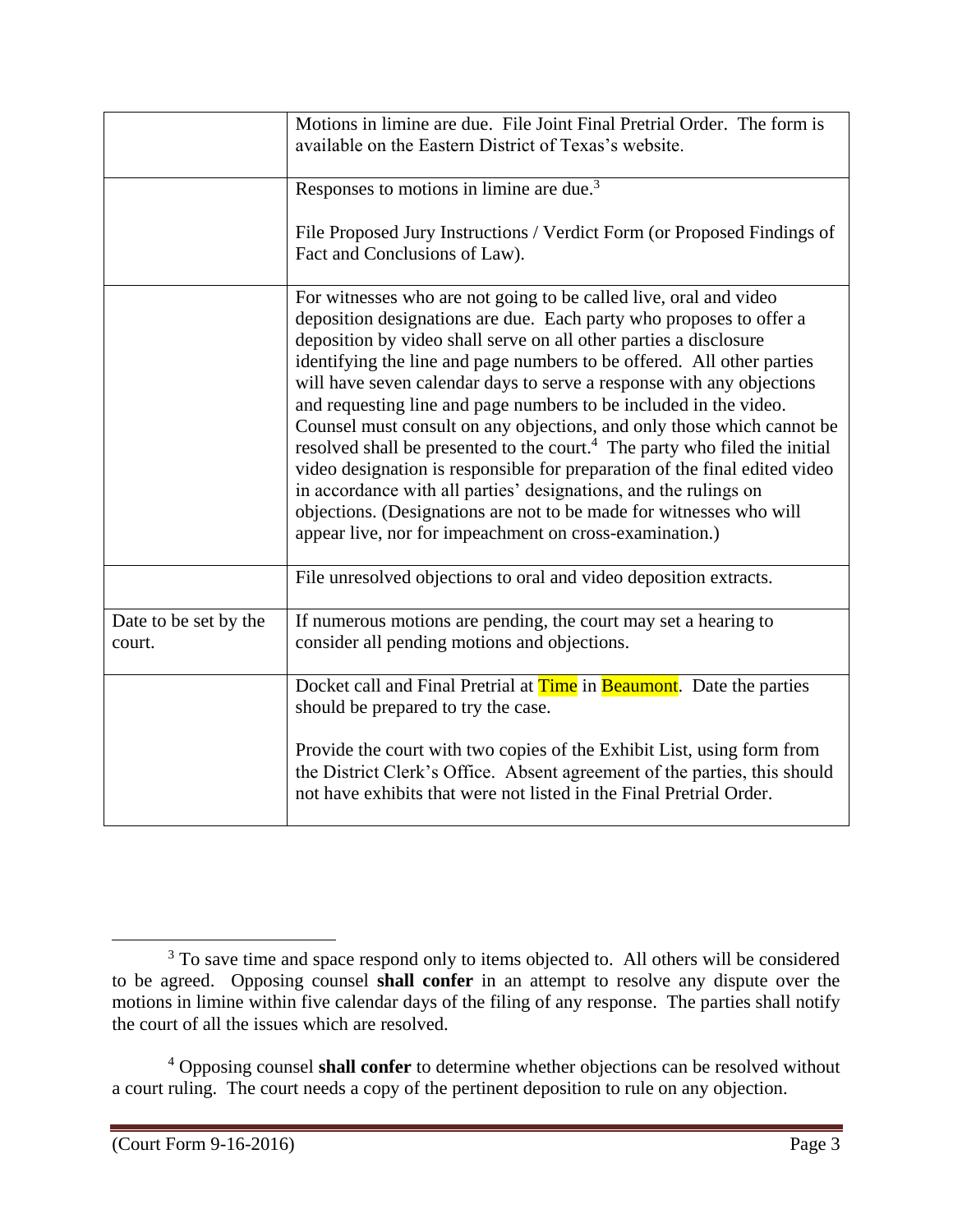| Jury selection and trial in <b>Beaumont at 9:00 AM</b> . This case will then be |
|---------------------------------------------------------------------------------|
| tried in order with other cases on the docket. Depending on disposition         |
| of other cases on the court's docket, jury selection may be the following       |
| week. About a month before docket call, counsel may wish to consult             |
| with counsel for the other cases on the <b>January</b> docket to determine      |
| whether their cases are likely to settle.                                       |

## **SCOPE OF DISCOVERY**

Taking into account the needs of the case, the amount in controversy, the parties' resources, the importance of the issues at stake in the litigation, the parties' relative access to relevant information, the importance of the proposed discovery in resolving the issues, and whether the burden or expense of the proposed discovery outweighs its likely benefit, the court modifies the parameters of discovery in the following respects. *See* FED. R. CIV. P. 26(b)(1),  $(b)(2)(iii)$ .

Disclosure. The parties are reminded of the requirement, set out in this court's initial Order Governing Proceedings, to have already disclosed, without awaiting a discovery request, information such as names of persons likely to have, and documents containing, information relevant to a claim or defense of any party. If there are any questions about whether information is relevant to a claim or defense of any party, then review Local Rule CV-26(d).

**A party that fails to timely disclose any of the information required to be disclosed by order of this court or by the Federal Rules of Procedure, will not, unless such failure is harmless, be permitted to use such evidence at trial, at a hearing, or in support of a motion.**

Depositions. [*If the attorneys didn't do the initial mandatory disclosures, then add in this sentence]* Although [*specify which side didn't do the disclosures or don't specify if neither side did*] counsel have presumably interviewed their own clients, they have not chosen to perform the initial mandatory disclosures required under the Order Governing Proceedings (DOC. # <sub>11</sub>). [*If their description of the depositions sought is vague or not specific/is mostly catch-all phrases]* [*Further*] [*specify which side was vague or don't specify if both were vague*] counsel has failed to provide the court with proper guidance on who the parties expect to depose, instead relying on vague, catch-all phrases. [*Add in the next sentence if either of the above sentences will be added in the case*] To fulfill its responsibilities under Fed. R. Civ. P. 1 (which of course now applies to counsel) the Court will allow the discovery typically needed in a case of this type. Plaintiff may depose 30(b)(6) representatives [*if D is an entity*] and [*list the witnesses identified by P in R 26(f) report if it seems they made a reasonable request]* Defendant may depose 30(b)(6) representatives [*if P is an entity*] and [*list the witnesses identified if request seems reasonable]*  Each party may depose expert witnesses disclosed by opposing party. [*If health care or treatment is an issue allow deposition of health care providers*] Each party may also depose [*usually 1,2 or 3- depends on type & size of case and how competent their 26f report seemed to be*] additional witnesses as "extra depositions." The total time allotted for the "extra depositions"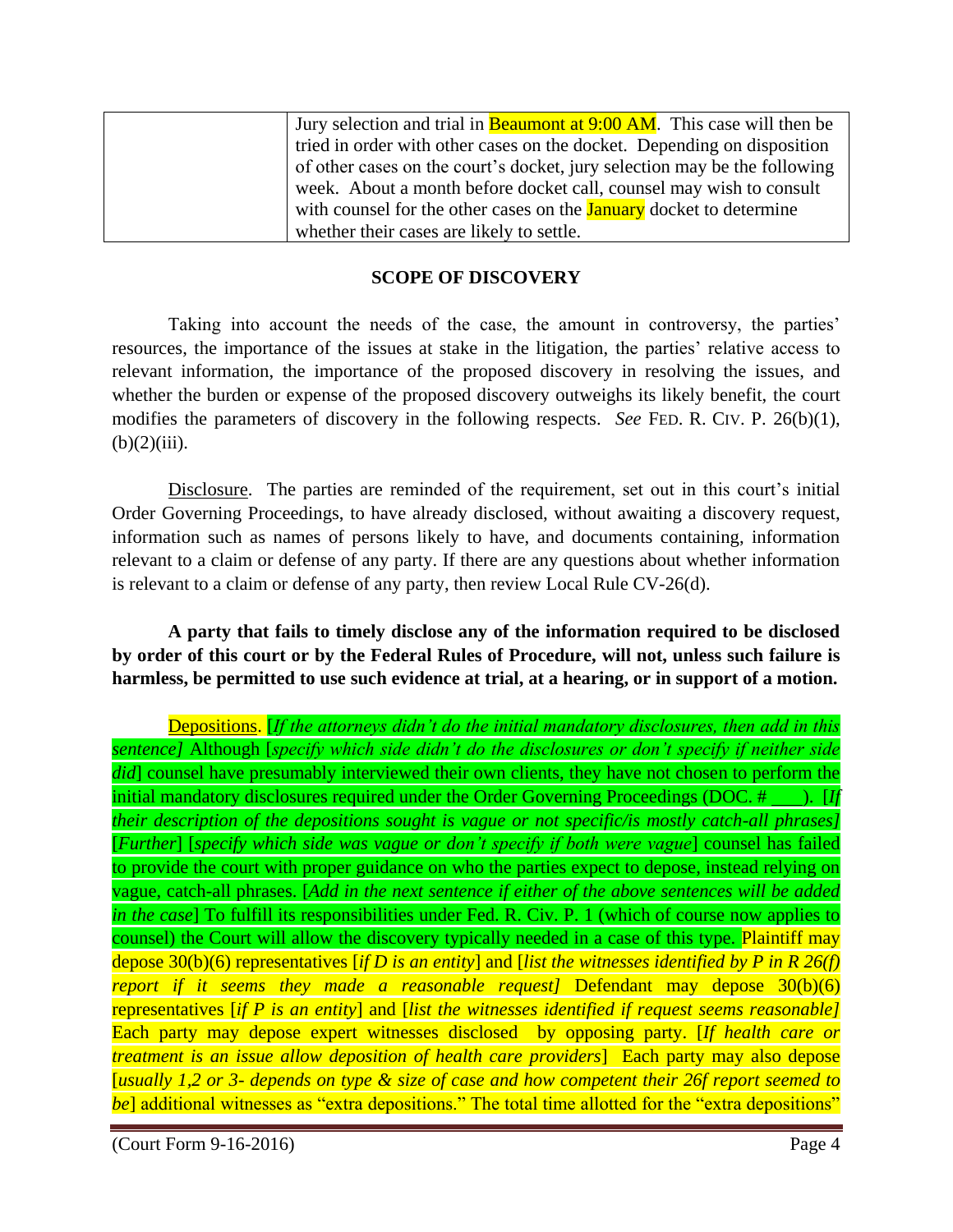is limited to [*usually about 2.5 to 3 hours per extra witness. Give them time to get info but not full 7 hours per. In very complex case maybe as much as 4 hours per]* hours for Plaintiffs and [*same*] hours for Defendants, whether the time is used in direct examination or crossexamination. Absent court order, all depositions shall be taken in compliance with Federal Rule of Civil Procedure 30(d) and Local Rule CV-30.

The parties are permitted unlimited depositions on written questions of custodians of business records.

Electronic Discovery. Electronically stored information will be produced in hard copy form or multi-page TIFF format, unless the parties agree otherwise.

The parties are excused from the pretrial disclosure requirements set forth in Federal Rule of Civil Procedure  $26(a)(3)$ , as such disclosure is cumulative of this court's pretrial order procedures.

# **DISCOVERY DISPUTES**

A magistrate judge is available during business hours to immediately hear discovery disputes and to enforce provisions of the rules. The hotline is the best means to obtain an immediate ruling on whether a discovery request is relevant to any claims or defenses and on disputes which arise during depositions. The hotline number is (903) 590-1198. *See* Local Rule CV-26(e).

**Before filing** a motion to compel, a motion to quash, or a motion for protection from discovery, lead counsel must confer in good faith concerning the disputes. If an agreement can not be reached, counsel should call the hotline. If the magistrate judge on duty is not available within a reasonable time, counsel should call this court and determine whether Judge Clark is available for a phone conference.

**Before calling** the magistrate judge or this court on any dispute arising outside of a deposition, any attorney would be well advised to list, in about a half a page, the key points counsel wishes to make, any pertinent record references, and the applicable rule provision, statute, or case that supports counsel's position.

**Electronic discovery:** In cases involving disputes over extensive electronic discovery counsel for both sides shall review the court's [Model] Order Regarding E-Discovery in Patent Cases before contacting the Hotline or filing motions to compel or to quash. The order can be modified for use in any case in which electronic discovery is an issue, and any ruling of the court on conduct of electronic discovery will likely be based, at least in part, on that model order. *See*  ED Texas Website under Quick Links / Forms / Patent Forms / Order Regarding E-Discovery in Patent Cases.